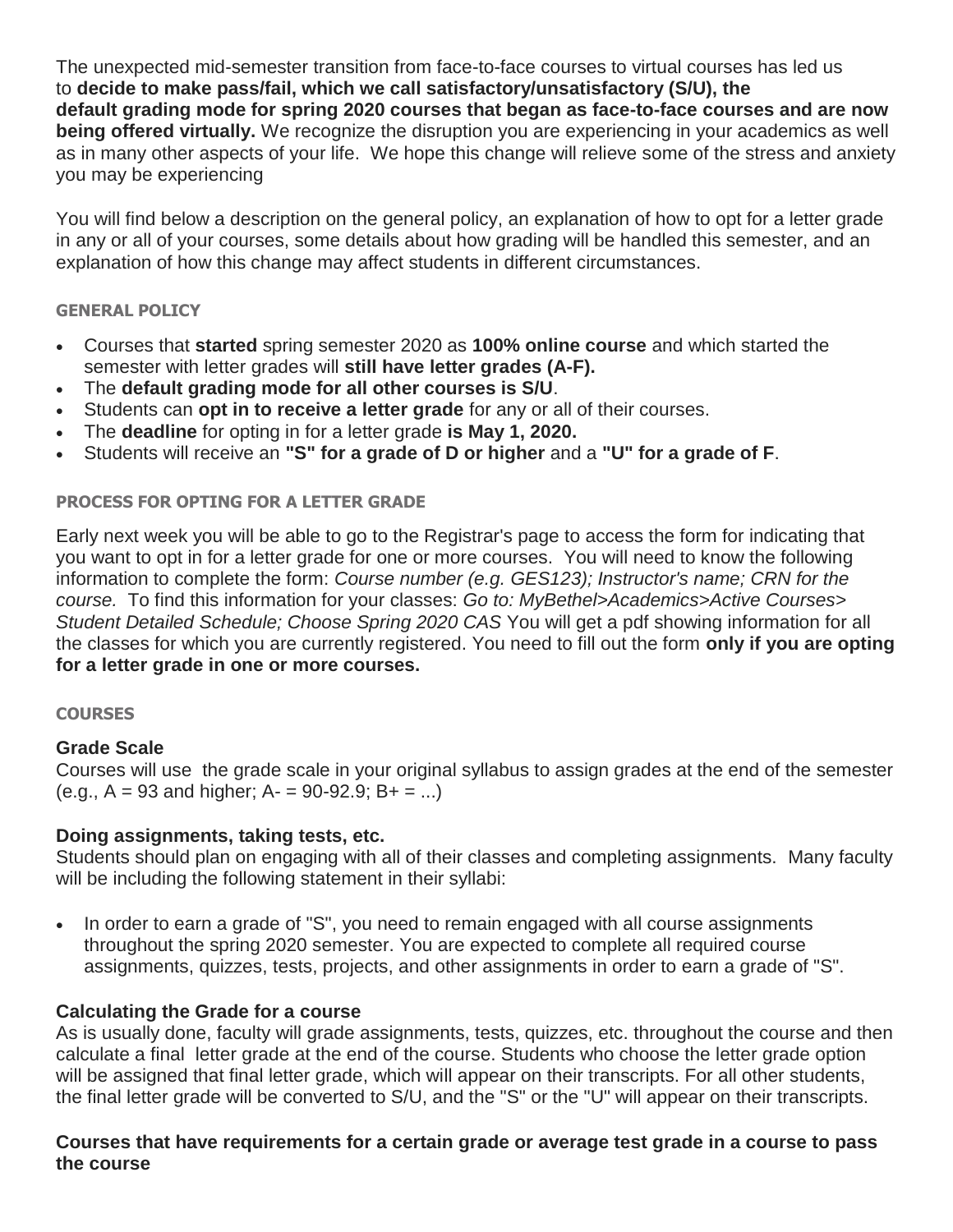Faculty will calculate grades using points, percentages etc. to determine the final letter grade for the course. However, any requirements to earn a certain grade on a test or a test average that is stated in the syllabus will still apply.

• Example: A student is taking a course in which the syllabus says they must get a 75% average on the three tests in the course. The student gets a  $D+$  in the course, which would be a passing grade, but the student gets a 70% average on the three tests. The student's final grade in the course would be a "U" because they did not meet the test average requirement of 75% stated in the syllabus.

### **Students repeating courses that they have previously taken**

As with Bethel's usual policy, the grade in the most recently taken course replaces the grade for the course the previous time the course was taken. Both grades stay on the transcript. Only the most recent course is used for the GPA.

- Example 1 (S/U in spring 2020) : If a student got a C- in a course last spring and is repeating the course this spring and takes it S/U, the C- will not be counted in the GPA and the S/U won't be counted in the GPA.
- Example 2 (letter grade in spring 2020): If a student got a C- in a course last spring and is repeating the course this spring and takes it for a letter grade, the C- will not be counted in the GPA. The new letter grade will be counted in the GPA, whether it is lower, higher, or the same.

# **CAS Programs with Licensure Requirements**

- A grade of "S" in a course spring 2020 can be used to meet licensure requirements for all CAS programs.
- A grade of "S" in a course spring 2020 can be used to meet requirements for majors, admission to programs, progression in programs, and graduation from programs.
- In a small number of courses in programs leading to licensure, a grade of C will be required to earn an "S" for admission to the program. If this is the case for a course in a particular major, students in that major will receive a letter from the dean overseeing that area.

# **Graduate School Admission**

It is not possible to say how graduate programs will use S/U grades in the admissions process. Students planning to go to graduate school should talk with their advisor before making a decision about staying with the default S/U grade or opting in for a letter grade.

# **Transferring S/U Courses to another College or University**

Students considering transferring to another college or university from Bethel should be aware that many schools will not accept courses graded S/U for transfer. While it is possible that some schools may adjust their policy for students transferring to their school because of the large number of colleges temporarily allowing S/U courses this semester because of COVID-19, this decision is up to the school to which a student transfers. Some schools may require proof that a grade of "S" represents a minimum letter grade, such as C. An explanation of how Bethel currently treats S/U courses transferred to Bethel is found in the catalog transfer policies (p. [53 of the 2019-2020 catalog;](https://delivery.bethel.edu/t/r-i-jhhthrkk-l-r/)  [see #4\)](https://delivery.bethel.edu/t/r-i-jhhthrkk-l-r/). Students considering transfer to another school should consult the catalog for that school for similar policies.

# **PSEO Students**

Before deciding whether to stay with the default S/U or opt in for letter grades in their courses, PSEO